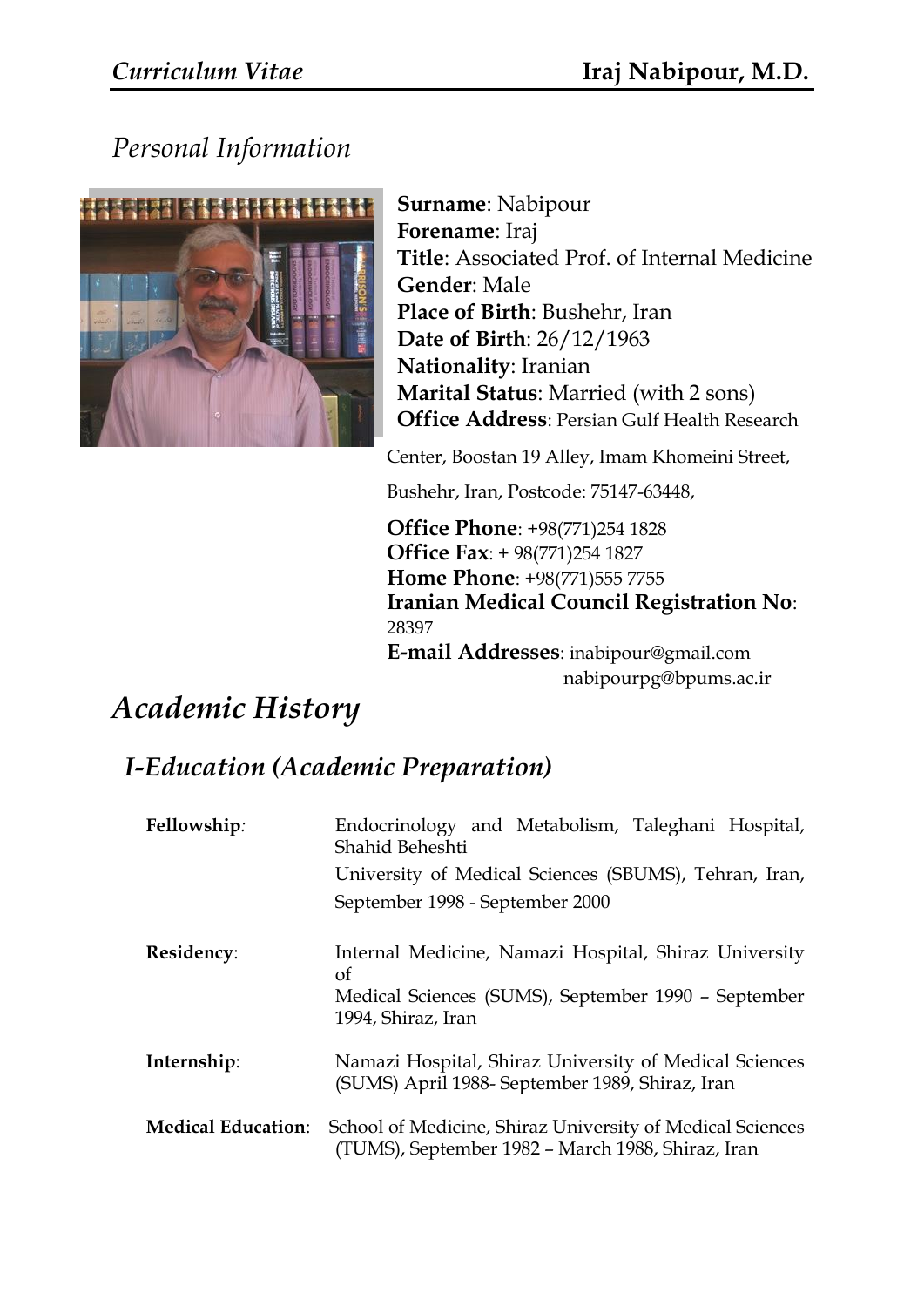## **II-** *Academic Positions*

Assistant Professor of Internal Medicine, 1994-2005

Associated Professor of Internal Medicine, 2006-Present

Vice Chancellor for Research, Bushehr University of Medical Sciences 1994- 1998 & 2001- 2006

Head of the Persian Gulf Health research Center 2001- Present

Chief Editor: Iranian South Medical Journal, published by Bushehr University of Medical Science 1994- 1998 & 2001- present

Editorial Board: Iranian Journal of Diabetes and Lipid Disorders, published by Tehran Medical University 2000- Present

Editorial Board: Medical Journal of Shahrood Published by Shahrood University of Medical Sciences 2005-Present

Editorial Board: Iranian Journal of Medical Hypothesis Published by Tehran Medical University 2007-Present

*National Committee Memberships*

> Member of Advisory board of The Annual Razi Medical Sciences Research Festival 2006- Present

Member of "National Health Road Map Committee" 2005- Present

Member of "Evidence- Based Medicine Research Centre" 2005- Present

Member of "Iranian Academy of Medical Sciences" And "Medical Encyclopedia Committee" of this academy 2004- Present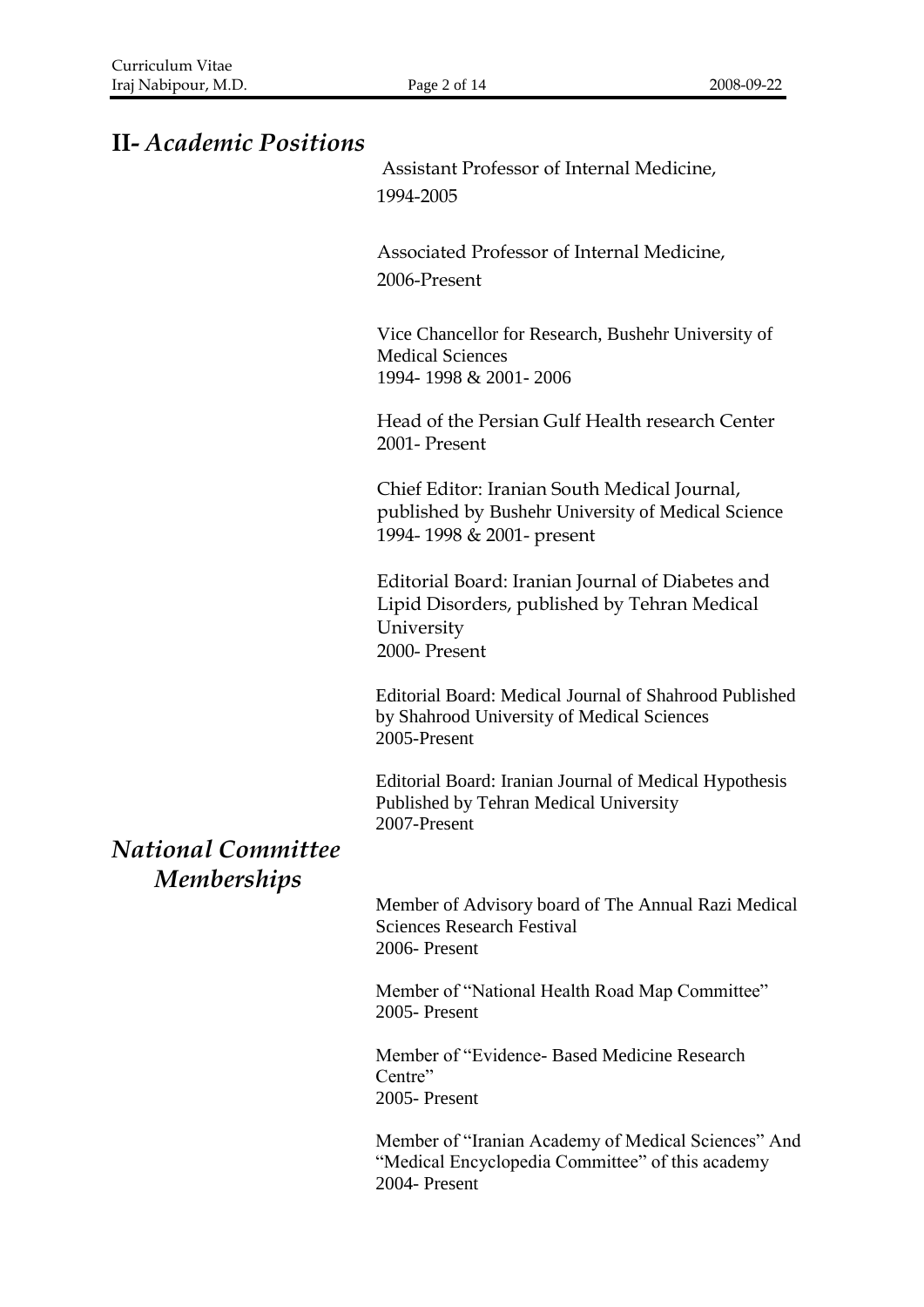Member of "National Advisory Committee of Neonatal Hypothyroidism" 2004-present

Founder and Member of "National Osteoporosis Network" 2000- Present

Founder and Member of "National Diabetes Network" 2000- Present

# *Trainings Passed*

*Courses* 

Passed more than 20 Courses in Biomedical Journalism, Research Methodology, Biostatistics & Scientific Writing

*Participation Seminars, Conferences &congresses:*

> Active participation on annual domestic congresses of Internal Medicine, Endocrinology & Epidemiology (More than 70 seminars, conferences and congresses)

## *Publications*

## *I- Books*

- 1- The Medicinal Mollusks of Persian Gulf. Nabipour I, Najafi A, Bolkheir AR. Bushehr Medical University press.2009.
- 2- Forecasting Technology. Bushehr Medical University press, 2010.
- 3- Stable Iodine In Nuclear Assidents. Nabipour I, Assadi M. Bushehr Medical University Press. 2011.
- 4- Marine Medicine. Bushehr Medical University Press, 2008.
- 5- NIH Roadmap & Knowledge-based economy. Bushehr Medical University Press, 2008.
- 6- Knowledge- based economy. Bushehr Medical University Press, 2008.
- 7- Public Health in Iran Qajar (Translation). Endocrine and Metabolism Research Center, Tehran University of Medical science, 2007.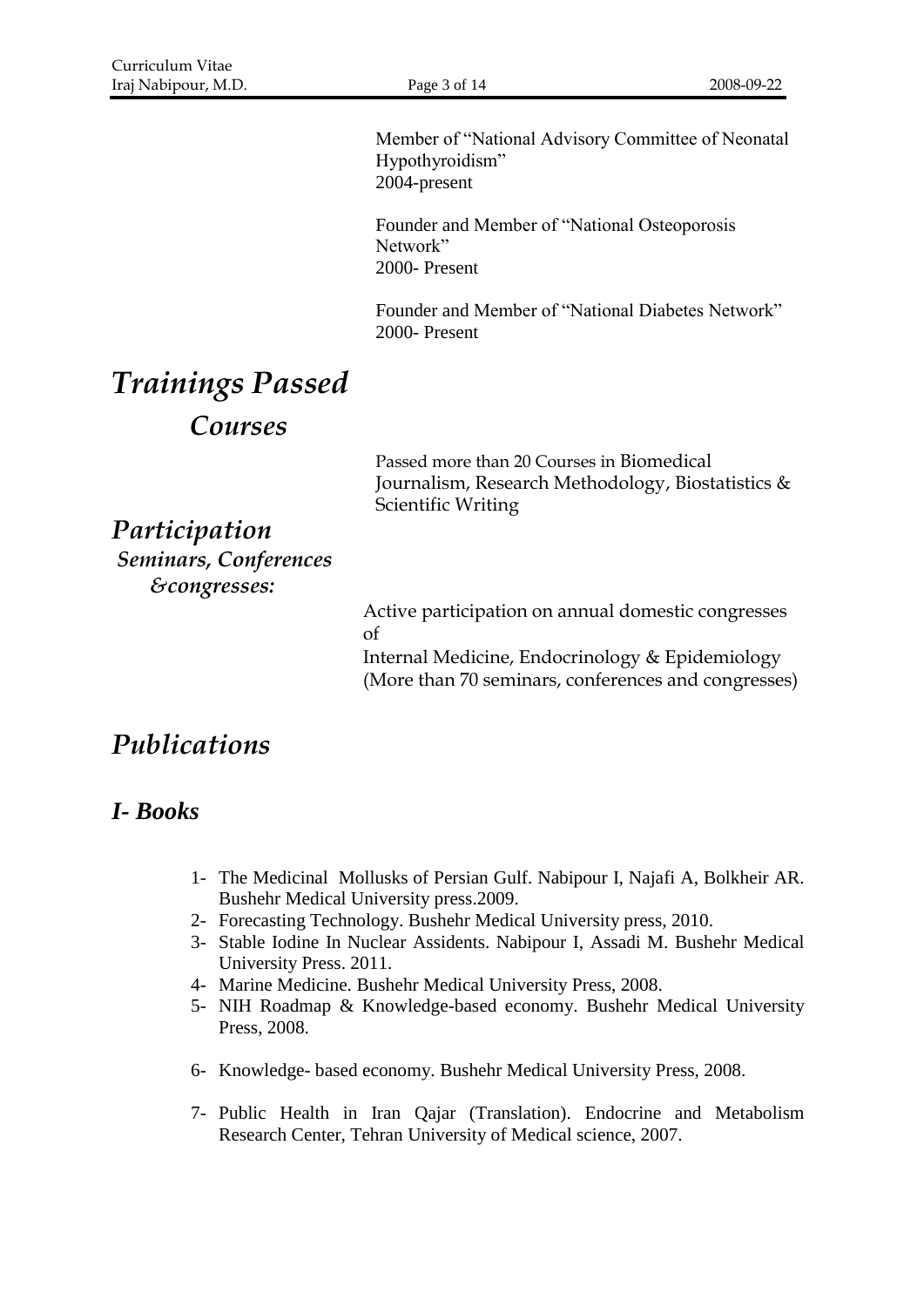- 8- An Introduction to the Medical History of the Persian Gulf, Institute of Iranology, 2007.
- 9- Bushehr Historical Architecture, Institute of Iranology, 2006.
- 10- Medicine and postmodernism. Bushehr Medical University Press, 2005.
- 11- Thyroid Surgery, Tehran University of Medical Sciences, 2005.
- 12- Medicine in historical port of Siraf. Bushehr Medical University Press, 2005.
- 13- Medicinal plants of traditional medicine in Bushehr. Bushehr Medical University Press, 2004.
- 14- Medicinal seaweeds of the Persian Gulf, Bushehr Medical University Press, 2002.
- 15- Cholera. Bushehr Medical University Press, 1998.
- 16- The Medical Heritage of the Islamic Civilization. Bushehr Medical University Press, 1997.

## *II-Articles*

#### *II.1. In English*

- 1. **Nabipour I**, Ebrahimi A, Jafari SM, et al. The metabolic syndrome is not associated with homocysteinemia: : the Persian Gulf Healthy Heart Study. J Endocrinol Invest (in press).
- 2. Amiri M, **Nabipour I,** larijani B, et al. The relationship of absolute poverty and bone mineral density in postmenopausal Iranian women. Int J Public Health 2008; 53: 1-7.
- 3. **Nabipour I**, Amiri N, Imami SR, Jafaari SM, Nosrati A, Iranpour D, Soltanian AR. Unhealthy lifestyle and ischemic electrocardiographic abnormalities: the Persian Gulf Healthy Heart Study. East Mediterranean Health J 2008; 14:858- 868.
- 4. **Nabipour I**, Vahdat K, Jafari SM, et al. Elevated high sensitivity C-reactive protein is associated with type 2 diabetes mellitus: the Persian Gulf Healthy Heart Study. Endocr J 2008; 55(4):717-22.
- 5. **Nabipour I**, Larijani B, Beigi S, et al. Relationship among insulinlike growth factor I concentrations, bone mineral density, and biochemical markers of bone turnover in postmenopausal women: a population-based study. Menopause 2008; 15(5):934-9.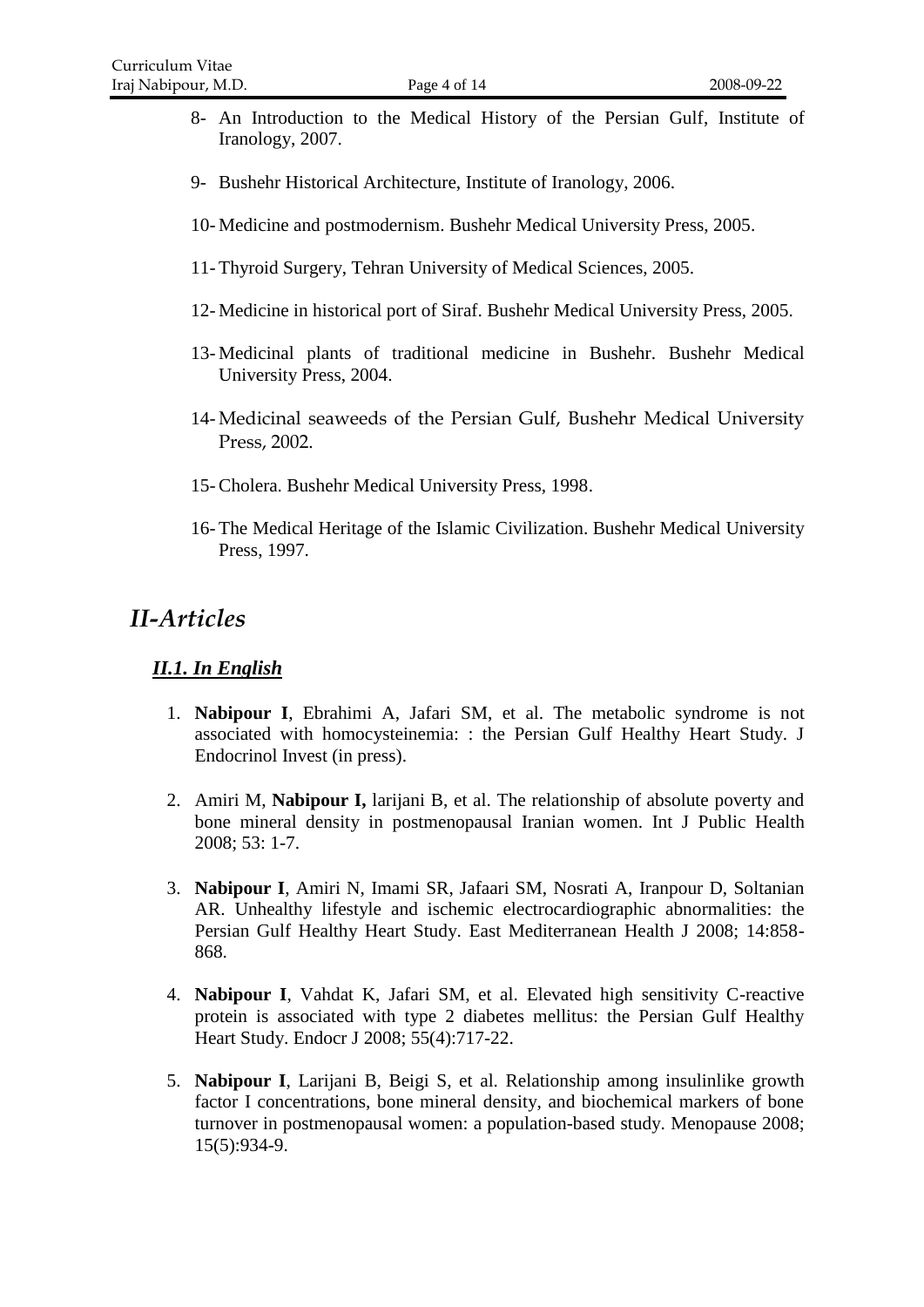- 6. Assadi M, Eftekhari M, Hozhabrosadati M, Saghari M, Ebrahimi A, **Nabipour I**, Abbasi MZ, Moshtaghi D, Abbaszadeh M, Assadi S. Comparison of methods for determination of glomerular filtration rate: low and high-dose Tc-99m-DTPA renography, predicted creatinine clearance method, and plasma sample method. Int Urol Nephrol 2008 Aug 9. [Epub ahead of print]
- 7. **Nabipour I**, Larijani B, Amiri M, et al. Serum levels of degradation products of C-terminal telopeptides of type-1 collagen, and osteocalcin in an Iranian healthy population. Arch Iran Med 2008; 11 (2): 203 – 206.
- 8. Assadi M, Saghari M, Ebrahimi A, Reza Pourbehi M, Eftekhari M, **Nabipour I**, Abbaszadeh M, Nazarahari M, Nasiri M, Assadi S. The relation between Helicobacter pylori infection and cardiac syndrome X: A preliminary study. Int J Cardiol 2008 May 21. [Epub ahead of print]
- 9. **Nabipour I**, Larijani B, Jafari SM, Amiri M, Amiri Z. Reference database of CrossLaps and osteocalcin for a healthy Iranian population. Arch Iran Med 2008; 11(2):203-6.
- 10. Assadi M, Ebrahimi A, Eftekhari M, Fard-Esfahani A, Ahari MN, **Nabipour I**, Gheisari F, Shahbaz S, Baghaei R, Assadi S. A simple way to distinguish bed clothing contamination in a whole body bone scan: a case report. J Med Case Reports 2007 Dec 5; 1:173.
- 11. Moradzadeh K, Larijani B, Keshtkar AA, Hossein-Nezhad A, Rajabian R, **Nabipour I**, Omrani GH, Bahrami A, Gooya MM, Delavari A. Normative Values of Vitamin D Among Iranian Population: A Population Based Study. Intl J Osteoporosis Metab Disord 2008; 1 (1): 8-15.
- 12. Gozashti MH, Hossein-nezhad A, Keshtkar A, **Nabipour I**, Larijani B. [Relationship between femur geometry and familial history of osteoporotic](http://www.sciencedirect.com/science?_ob=ArticleURL&_udi=B82YC-4NNF3VR-V&_user=10&_coverDate=06%2F30%2F2007&_alid=791142074&_rdoc=6&_fmt=high&_orig=search&_cdi=33055&_sort=d&_docanchor=&view=c&_ct=9&_acct=C000050221&_version=1&_urlVersion=0&_userid=10&md5=f47765b07e8f4efee5a5fa116442d33d)  [fracture.](http://www.sciencedirect.com/science?_ob=ArticleURL&_udi=B82YC-4NNF3VR-V&_user=10&_coverDate=06%2F30%2F2007&_alid=791142074&_rdoc=6&_fmt=high&_orig=search&_cdi=33055&_sort=d&_docanchor=&view=c&_ct=9&_acct=C000050221&_version=1&_urlVersion=0&_userid=10&md5=f47765b07e8f4efee5a5fa116442d33d) J Clin Densitom 2007; 10(2):205-206.
- 13. Rahbar AR, **Nabipour I**, Amiri Z. The effects of omega-3 fatty acids on serum lipids and high sensitivity C reactive protein in cigarette smokers. J Biol Sci 2007; 7: 1368-1374.
- 14. Pazoki R, **Nabipour I**, Seyednezami N, Imami SR. Effects of a communitybased healthy heart program on increasing healthy women's physical activity: a randomized controlled trial guided by Community-based Participatory Research (CBPR). BMC public health 2007; 7:216.
- 15. **Nabipour I**, Vahdat K, Jafari SM, et al. Correlation of hyperhomocysteinaemia and Chlamydia pneumoniae IgG seropositivity with coronary artery disease in a general population. Heart Lung circulation 2007; 16(6):416-22.
- 16. Zandi K, Hojat Farsangi M, **Nabipour I**, Soleimani M, Khajeh K, Sajedi RH, Jafari SM. Isolation of a 60 kDa protein with in vitro anticancer activity against human cancer cell lines from the purple fluid of the Persian Gulf sea hare, Aplysia dactylomala. Africian J Biotechnol 2007; 6:1280-1283.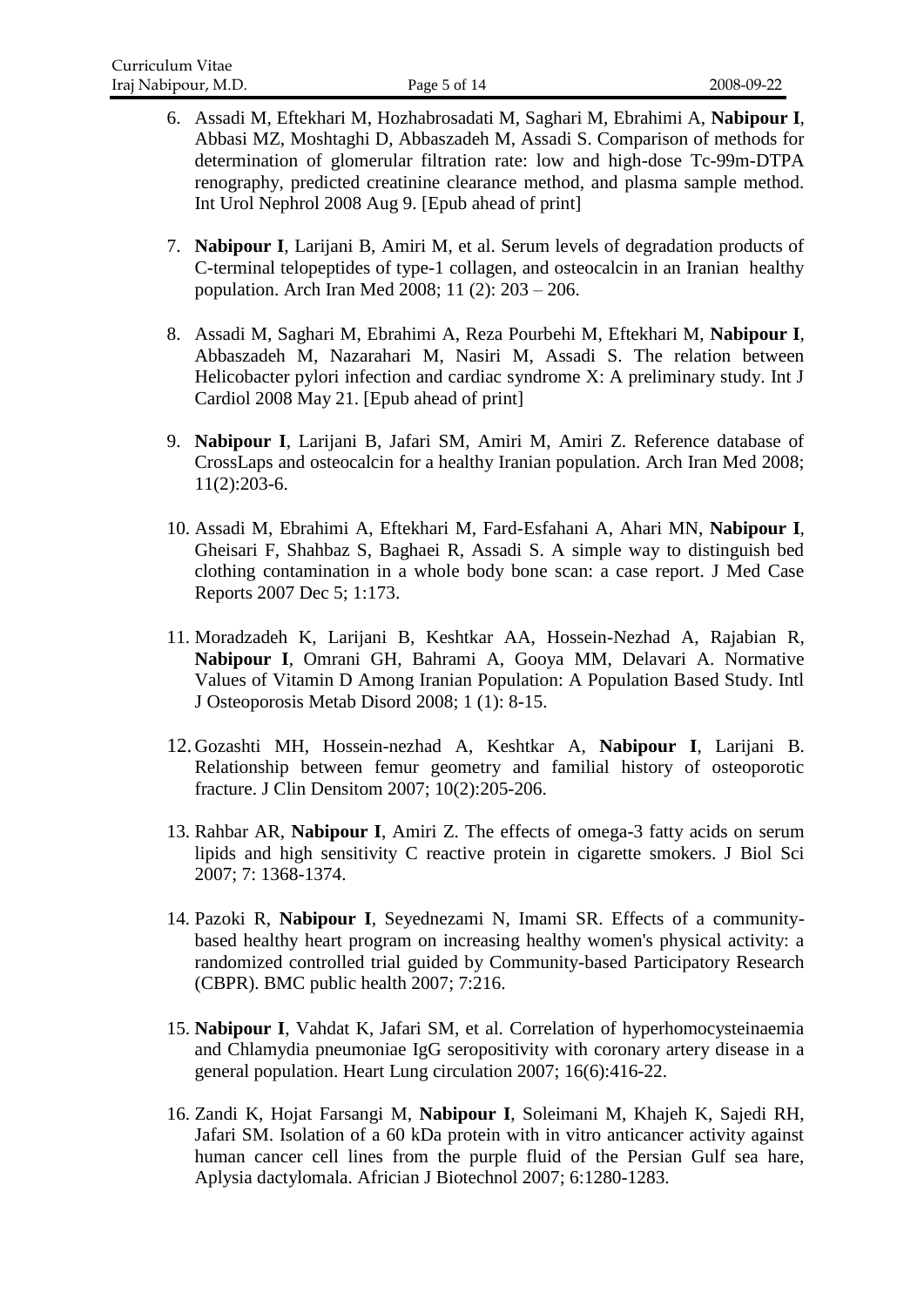- 17. Vahdat K, Jafari SM, Pazoki R, **Nabipour I**. Concurrent increased high sensitivity C-reactive protein and chronic infections are associated with coronary artery disease: a population-based study. Indian J Med Sci 2007 Mar; 61:135-43.
- 18. Gozashti MH, **Nabipour I**, Soltani A, Hossein-nezhad A, Larijani B. relationship between family history of osteoporotic fracture and femur geometry. Iranian J Publ Health 2007; Supple (1):70-74.
- 19. **Nabipour I**, Vahdat K, Jafari SM, Pazoki R, Sanjdideh Z. The association of metabolic syndrome and Chlamydia pneumoniae, Helicobacter pylori, cytomegalovirus, and herpes simplex virus type 1: the Persian Gulf Healthy Heart Study. Cardiovasc Diabetol. 2006 Dec 1;5:25.
- 20. **Nabipour I**, Amiri M, Imami SR, Jahfari SM, Shafeiae E, Nosrati A, Iranpour D, Soltanian AR. The metabolic syndrome and nonfatal ischemic heart disease; a population-based study. Int J Cardiol 2006 Jul 25.
- 21. Larijani B, Moayyeri A, Keshtkar AA, Hossein-Nezhad A, Soltani A, Bahrami A, Omrani GH, Rajabian R, **Nabipour I**. Peak bone mass of Iranian population: the Iranian Multicenter Osteoporosis Study. J Clin Densitom 2006 Jul-Sep; 9(3):367-74.
- 22. Hedayati M, **Nabipour I**, Rezaei-Ghaleh N, et al. Germline RET mutations in exon 10 and 11: an Iranian survey of 57 medullary thyroid carcinoma cases. Med J Malaysia 2006; 8:25-30.
- 23. **Nabipour I**, Imami SR, Mohammadi MM, et al. A school-based intervention to teach 3-4 grades children about healthy heart; The Persian Gulf Healthy Heart Project. Indian J Med Sci 2004; 158:289-296.
- 24. **Nabipour I**. Clinical endocrinology in the Islamic Civilization in Iran. Int J Endocrinol Metab 2003; 1:43-45.
- 25. Fakhrzadeh H, **Nabipour I**, Rayani M, et al. Angina pectoris and myocardial infarction in patients with hyperlipidaemia in Bushehr: a population-based study. Iran J Diabetes Lipid Dis 2003; 2:65-73.
- 26. **Nabipour I**, Vafaju F, Mohajeri MS, et al. Hyperlipidemic disorders and cerebrovascular accidents in the province of Bushehr: a prospective study. Iran J Diabetes Lipid Dis 2002; 2:31-38.
- 27. Karimi F, **Nabipour I**, Jafahri SM, et al. Selective screening for gestational diabetes mellitus in Bushehr, based on a 50-gram glucose challenge test. Iran J Diabetes Lipid Dis 2002; 2:45-53.
- 28. Mostaghni AA, **Nabipour I**, Dianat M, et al. Pulmonary symptoms and spirometric values in Kangan Sour Gas Refinery workers. Arch Environ Health 2000; 55:297-299.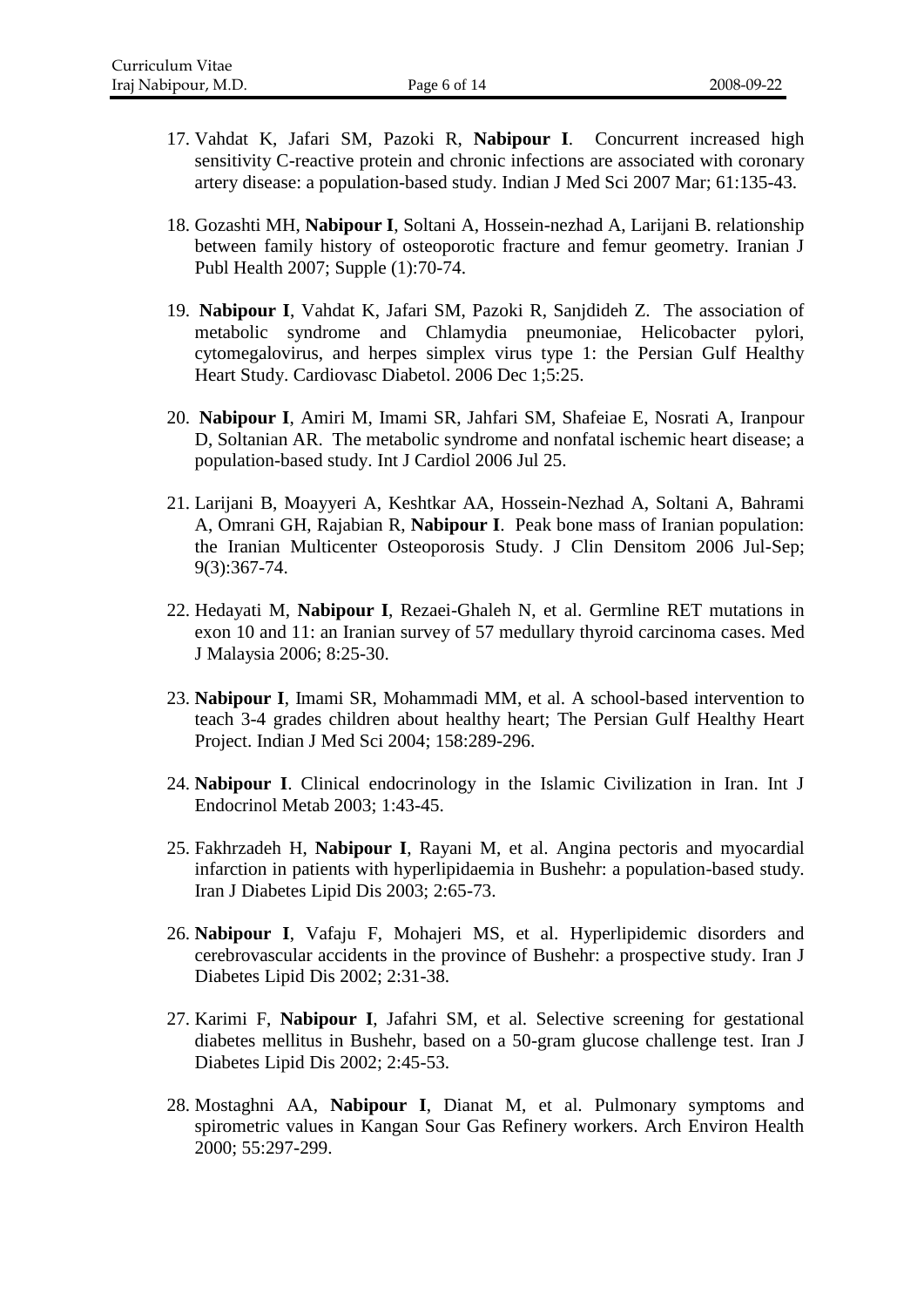- 29. Lankarani KB, Saberi-Firoozi M, **Nabipoor I**, et al. Reassessment of the role of hepatitis B and C viruses in postnecrotic cirrhosis and chronic hepatitis in southern Iran. Iran J Med Sci 1999; 24:119-121.
- 30. [Diagnostic role of whole body bone scintigraphy in atypical skeletal tuberculosis](http://www.ncbi.nlm.nih.gov/pubmed/19946546)  [resembling multiple metastases: a case report.](http://www.ncbi.nlm.nih.gov/pubmed/19946546) Assadi M, **Nabipour I**, Eftekhari M, Ebrahimi A, Abotorab SR, Salimipour H, Javadi H, Vahdat K, Ghasemikhah R, Saghari M. J Med Case Reports.**2009** Nov 20;3:141.
- 31. [Osteoprotegerin in relation to type 2 diabetes mellitus and the metabolic](http://www.ncbi.nlm.nih.gov/pubmed/19922962)  [syndrome in postmenopausal women.](http://www.ncbi.nlm.nih.gov/pubmed/19922962) Nabipour I, Kalantarhormozi M, Larijani B, Assadi M, Sanjdideh Z. Metabolism. 2010 May;59(5):742-7. Epub2009 Nov 18.
- 32. [Relation between clinical and laboratory parameters with radiation dose rates from](http://www.ncbi.nlm.nih.gov/pubmed/19919958)  [patients receiving iodine-131 therapy for thyroid carcinoma.](http://www.ncbi.nlm.nih.gov/pubmed/19919958) Asli IN, Baharfard N, Shafiei B, Tabei F, Javadi H, Seyedabadi M, Nabipour I, Assadi M. RadiatProtDosimetry. 2010 Mar;138(4):376-81. Epub2009 Nov 17.
- 33. [The metabolic syndrome is not associated with homocysteinemia: the Persian Gulf](http://www.ncbi.nlm.nih.gov/pubmed/19794288)  [Healthy Heart Study.](http://www.ncbi.nlm.nih.gov/pubmed/19794288)**Nabipour I**, Ebrahimi A, Jafari SM, Vahdat K, Assadi M, Movahed A, Moradhaseli F, Obeidi N, Sanjdideh Z.J Endocrinol Invest. **2009** May; 32(5): 406-10.
- 34. [The role of myocardial perfusion imaging in the evaluation of patients undergoing](http://www.ncbi.nlm.nih.gov/pubmed/19767281) [percutaneous transluminal coronary angioplasty.F](http://www.ncbi.nlm.nih.gov/pubmed/19767281)ard-Esfahani A, Assadi M, Saghari M, Mohagheghie A, Fallahi B, Eftekhari M, Beiki D, Takavar A, **Nabipour I**, Ebrahimi A, Izadyar S, Ansari-Gilani K.Hellenic J Cardiol.**2009** Sep-Oct;50(5):396-401..
- 35. [Relationship among dietary estimates of net endogenous acid production, bone](http://www.ncbi.nlm.nih.gov/pubmed/19631306)  [mineral density and biochemical markers of bone turnover in an Iranian general](http://www.ncbi.nlm.nih.gov/pubmed/19631306)  [population.R](http://www.ncbi.nlm.nih.gov/pubmed/19631306)ahbar A, Larijani B, **Nabipour I**, Mohamadi MM, Mirzaee K, Amiri Z.Bone.**2009** Nov;45(5):876-81. Epub**2009** Jul 22.
- 36. [Relationships among serum receptor of nuclear factor-kappaB ligand,](http://www.ncbi.nlm.nih.gov/pubmed/19387415)  [osteoprotegerin, high-sensitivity C-reactive protein, and bone](http://www.ncbi.nlm.nih.gov/pubmed/19387415) mineral density in [postmenopausal women: osteoimmunity versus osteoinflammatory.](http://www.ncbi.nlm.nih.gov/pubmed/19387415)**Nabipour I**, Larijani B, Vahdat K, Assadi M, Jafari SM, Ahmadi E, Movahed A, Moradhaseli F, Sanjdideh Z, Obeidi N, Amiri Z.Menopause.**2009** Sep-Oct;16(5):950-5.
- 37. [High sensitivity C-reactive protein is associated with the metabolic syndrome](http://www.ncbi.nlm.nih.gov/pubmed/19362745)  [independent to viral and bacterial pathogen burden.E](http://www.ncbi.nlm.nih.gov/pubmed/19362745)brahimi A, **Nabipour I**, Vahdat K, Jafari SM, Fouladvand M, Assadi M, Movahed A, Obeidi N, Sanjdideh Z.Diabetes Res ClinPract.**2009** Jun;84(3):296-302. Epub**2009** Apr 11.
- 38. [The hypolipidemic effect of Citrulluscolocynthis on patients with](http://www.ncbi.nlm.nih.gov/pubmed/21313901)  [hyperlipidemia.R](http://www.ncbi.nlm.nih.gov/pubmed/21313901)ahbar AR, **Nabipour I**.Pak J Biol Sci. **2010** Dec 15;13(24):1202- 7.
- 39. [Negative findings of regional cerebral blood flow with \(99m\)Tc-ethyl cysteinate](http://www.ncbi.nlm.nih.gov/pubmed/21193892)  [dimmer in Susac's syndrome.A](http://www.ncbi.nlm.nih.gov/pubmed/21193892)ssadi M, Salimipour H, **Nabipour I**, Nemati R, Saberifard J, Seyedabadi M.Hell J Nucl Med. **2010** Sep-Dec;13(3):291-2. No abstract available.
- 40. 99 [mTc-MIBI washout as a complementary factor in the evaluation of idiopathic](http://www.ncbi.nlm.nih.gov/pubmed/21188639)  [dilated cardiomyopathy \(IDCM\) using myocardial perfusion imaging.S](http://www.ncbi.nlm.nih.gov/pubmed/21188639)hiroodi MK, Shafiei B, Baharfard N, Gheidari ME, Nazari B, Pirayesh E, Kiasat A,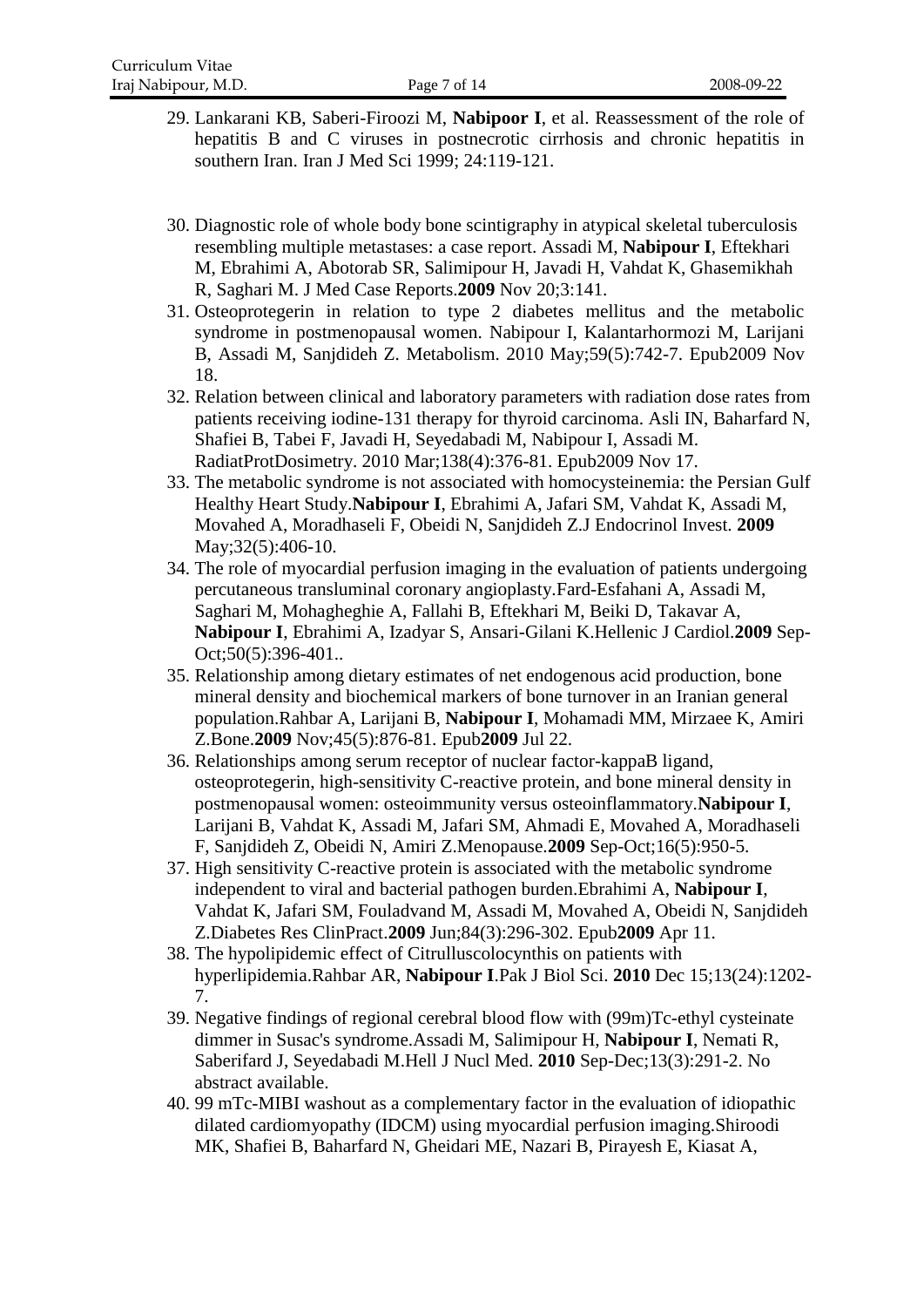Hoseinzadeh S, Hashemi A, Akbarzadeh MA, Javadi H, **Nabipour I**, Assadi M.Int J Cardiovasc Imaging. 2012 Jan;28(1):211-7. Epu**b2010** Dec 28.

- 41. [Bone single photon emission computed tomography \(SPECT\) in a patient with](http://www.ncbi.nlm.nih.gov/pubmed/21120438)  [Pancoast tumor: a case report.J](http://www.ncbi.nlm.nih.gov/pubmed/21120438)avadi H, Mogharrabi M, Asli IN, Shafiei B, Bahtoee M, Seyedabadi M, **Nabipour I**, Assadi M.Sao Paulo Med J. **2010** Jul;128(4):239-43.
- 42. [Influence of levothyroxine treatment on serum levels of soluble Fas \(CD95\) and](http://www.ncbi.nlm.nih.gov/pubmed/21042884)  [Fas Ligand \(CD95L\) in chronic autoimmune hypothyroidism.](http://www.ncbi.nlm.nih.gov/pubmed/21042884)**Nabipour I**, Kalantarhormozi M, Assadi M, Jafari SM, Gharibi M, Ahmadi E, Sanjdideh Z.Endocrine.**2010** Dec;38(3):406-11. Epub**2010** Nov 2.
- 43. [Brain single photon emission computed tomography with Tc-99m MIBI or Tc-](http://www.ncbi.nlm.nih.gov/pubmed/20706041)[99m ECD in comparison to MRI in multiple sclerosis.A](http://www.ncbi.nlm.nih.gov/pubmed/20706041)ssadi M, Salimipour H, Seyedabadi M, Saberifard J, Javadi H, **Nabipour I**, Nemati R.ClinNucl Med. **2010** Sep;35(9):682-6.
- 44. [Validity and reliability of the social support scale for](http://www.ncbi.nlm.nih.gov/pubmed/20460282) exercise behavior in diabetic [women.N](http://www.ncbi.nlm.nih.gov/pubmed/20460282)oroozi A, Ghofranipour F, Heydarnia AR**, Nabipour I**, Shokravi FA.Asia Pac J Public Health. 2011 Sep;23(5):730-41. Ep**ub2010** May 10.
- 45. [Socioeconomic status and bone health in community-dwelling older men: the](http://www.ncbi.nlm.nih.gov/pubmed/20571771)  [CHAMP Study.](http://www.ncbi.nlm.nih.gov/pubmed/20571771)**Nabipour I**, Cumming R, Handelsman DJ, Litchfield M, Naganathan V, Waite L, Creasey H, Janu M, Le Couteur D, Sambrook PN, Seibel MJ.Osteoporos Int. 2011 May;22(5):1343-53. Epub**2010** Jun 23.
- 46. [Osteoprotegerin in relation to type 2 diabetes mellitus and the metabolic syndrome](http://www.ncbi.nlm.nih.gov/pubmed/19922962)  [in postmenopausal women.](http://www.ncbi.nlm.nih.gov/pubmed/19922962)**Nabipour I**, Kalantarhormozi M, Larijani B, Assadi M, Sanjdideh Z.Metabolism.**2010** May;59(5):742-7.
- 47. [Relation between clinical and laboratory parameters with radiation dose rates from](http://www.ncbi.nlm.nih.gov/pubmed/19919958)  [patients receiving iodine-131 therapy for thyroid carcinoma.A](http://www.ncbi.nlm.nih.gov/pubmed/19919958)sli IN, Baharfard N, Shafiei B, Tabei F, Javadi H, Seyedabadi M, **Nabipour I**, Assadi M.RadiatProtDosimetry.**2010** Mar;138(4):376-81. Epub 2009 Nov 17.
- 48. [Doctors' Knowledge of Preparedness and Response to Nuclear Power Plant](http://www.ncbi.nlm.nih.gov/pubmed/22544948)  [Emergencies.](http://www.ncbi.nlm.nih.gov/pubmed/22544948)**Nabipour I**, Assadi M.J Nucl Med. **2012** Apr 27. [Epub ahead of print] No abstract available.
- 49. [The effect of an iodine restricted including no sea foods diet, on technetium-99m](http://www.ncbi.nlm.nih.gov/pubmed/22413111)  [thyroid scintigraphy: a neglected issue in nuclear medicine practice.J](http://www.ncbi.nlm.nih.gov/pubmed/22413111)avadi H, Neshandarasli I, Mogharrabi M, Jalallat S, **Nabipour I**, Assadi M.Hell J Nucl Med. **2012** Jan-Apr;15(1):40-2.
- 50. [The normoglycemic first-degree relatives of patients with type 2 diabetes mellitus](http://www.ncbi.nlm.nih.gov/pubmed/22398372)  [have low circulating omentin-1 and adiponectin levels.A](http://www.ncbi.nlm.nih.gov/pubmed/22398372)kbarzadeh S, **Nabipour I**, Assadi M, Movahed A, Jafari SM, Motamed N, Nazem H, Haraghy M, Pourbehi A, Bargahi A, Hajian N.Cytokine.**2012** May;58(2):295-9. Epub**2012** Mar 6.
- 51. [Chronic Inflammation Is Correlated with Percentage of Body Fat Independent of](http://www.ncbi.nlm.nih.gov/pubmed/22382515)  [the Burden of Infection.V](http://www.ncbi.nlm.nih.gov/pubmed/22382515)ahdat K, Azizi F, Zandi K, Assadi M, **Nabipour I**.Inflammation.**2012** Mar 1. [Epub ahead of print]
- 52. [Relationship among plasma adipokines, insulin and androgens level as well as](http://www.ncbi.nlm.nih.gov/pubmed/22309615)  [biochemical glycemic and lipidemic markers with incidence of PCOS in women](http://www.ncbi.nlm.nih.gov/pubmed/22309615)  [with normal BMI.A](http://www.ncbi.nlm.nih.gov/pubmed/22309615)kbarzadeh S, Ghasemi S, Kalantarhormozi M, **Nabipour I**, Abbasi F, Aminfar A, Jaffari SM, Motamed N, Movahed A, Mirzaei M, Rahbar AR.GynecolEndocrinol. **2012** Feb 6. [Epub ahead of print]
- 53. [The association of rate pressure product \(RPP\) and myocardial perfusion imaging](http://www.ncbi.nlm.nih.gov/pubmed/22301391)  [\(MPI\) findings: a preliminary study.A](http://www.ncbi.nlm.nih.gov/pubmed/22301391)nsari M, Javadi H, Pourbehi M, Mogharrabi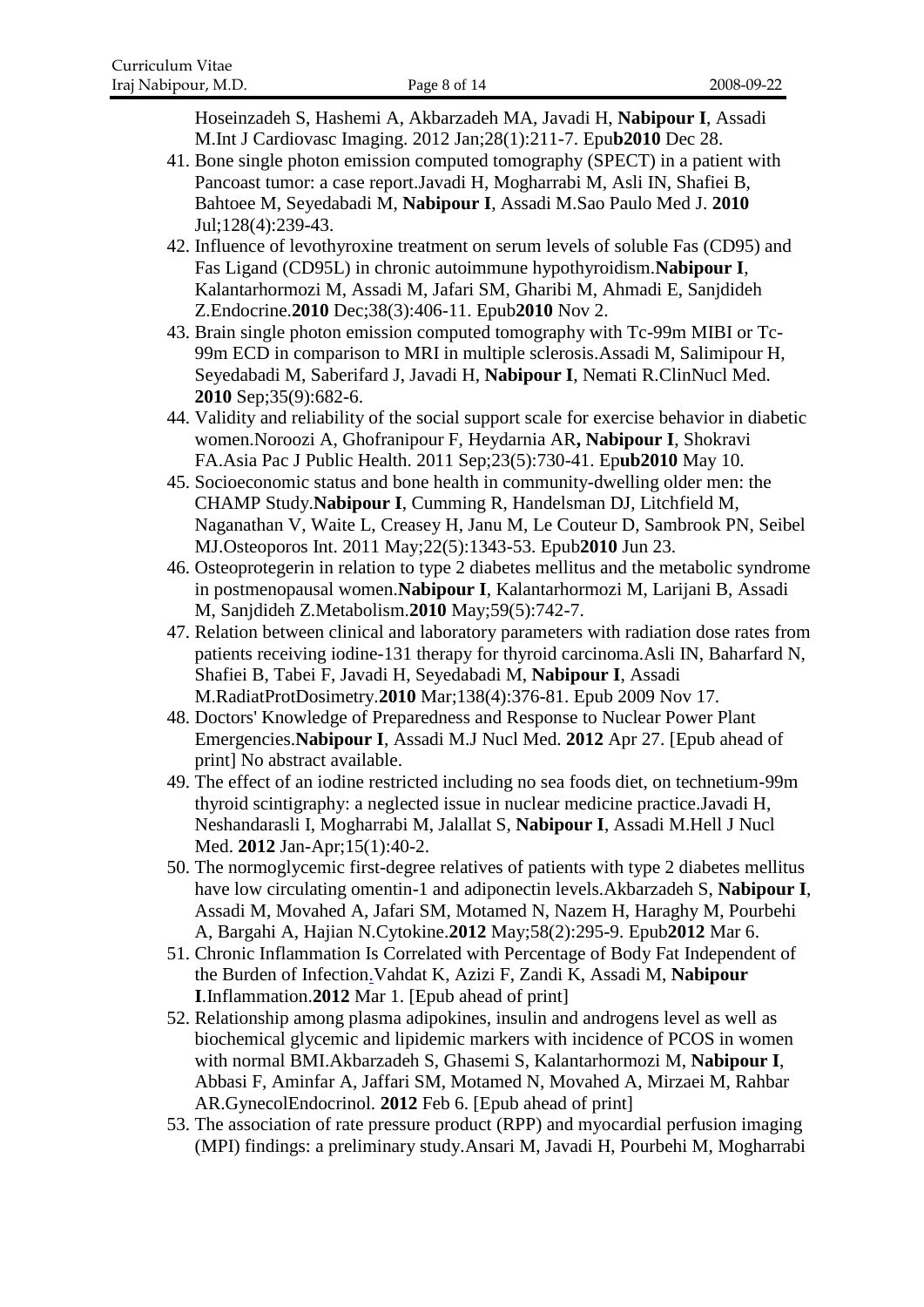M, Rayzan M, Semnani S, Jallalat S, Amini A, Abbaszadeh M, Barekat M, **Nabipour I**, Assadi M.Perfusion.**2012** May;27(3):207-13. Epub**2012** Feb 2.

- 54. [The role of gated myocardial perfusion scintigraphy \(GMPS\) in myocarditis: a](http://www.ncbi.nlm.nih.gov/pubmed/22219153)  [case report and review of the literature.J](http://www.ncbi.nlm.nih.gov/pubmed/22219153)avadi H, Jallalat S, Pourbehi G, Semnani S, Mogharrabi M, **Nabipour I**, Ravanbod M, Amini A, Assadi M.Nucl Med Rev Cent East Eur. 2011;14(2):112-5. Review.
- 55. [Correlation of circulating omentin-1 with bone mineral density in multiple](http://www.ncbi.nlm.nih.gov/pubmed/21935388)  [sclerosis: the crosstalk between bone and adipose tissue.A](http://www.ncbi.nlm.nih.gov/pubmed/21935388)ssadi M, Salimipour H, Akbarzadeh S, Nemati R, Jafari SM, Bargahi A, Samani Z, Seyedabadi M, Sanjdideh Z, **Nabipour I**.PLoS One. 2011;6(9):e24240. Epub 2011 Sep 15.
- 56. [Pioglitazone reduces central obesity](http://www.ncbi.nlm.nih.gov/pubmed/21756079) in polycystic ovary syndrome [women.A](http://www.ncbi.nlm.nih.gov/pubmed/21756079)sadipooya K, Kalantar-Hormozi M, **Nabipour I**.GynecolEndocrinol. **2012** Jan;28(1):16-9. Epub 2011 Jul 14.
- 57. [National, regional, and global trends in fasting plasma glucose and diabetes](http://www.ncbi.nlm.nih.gov/pubmed/21705069)  [prevalence since 1980: systematic analysis of health examination surveys and](http://www.ncbi.nlm.nih.gov/pubmed/21705069)  [epidemiological studies with 370 country-years and 2·7 million](http://www.ncbi.nlm.nih.gov/pubmed/21705069)  [participants.D](http://www.ncbi.nlm.nih.gov/pubmed/21705069)anaei G, Finucane MM, Lu Y, Singh GM, Cowan MJ, Paciorek CJ, Lin JK, Farzadfar F, Khang YH, Stevens GA, Rao M, Ali MK, Riley LM, Robinson CA, Ezzati M; Global Burden of Metabolic Risk Factors of Chronic Diseases Collaborating Group (Blood Glucose).Lancet. 2011 Jul 2;378(9785):31- 40. Epub 2011 Jun 24. Review.
- 58. 99 [mTc-MIBI washout as a complementary factor in the evaluation of idiopathic](http://www.ncbi.nlm.nih.gov/pubmed/21188639)  [dilated cardiomyopathy \(IDCM\) using myocardial perfusion imaging.S](http://www.ncbi.nlm.nih.gov/pubmed/21188639)hiroodi MK, Shafiei B, Baharfard N, Gheidari ME, Nazari B, Pirayesh E, Kiasat A, Hoseinzadeh S, Hashemi A, Akbarzadeh MA, Javadi H, **Nabipour I**, Assadi M.Int J Cardiovasc Imaging. **2012** Jan;28(1):211-7. Epub 2010 Dec 28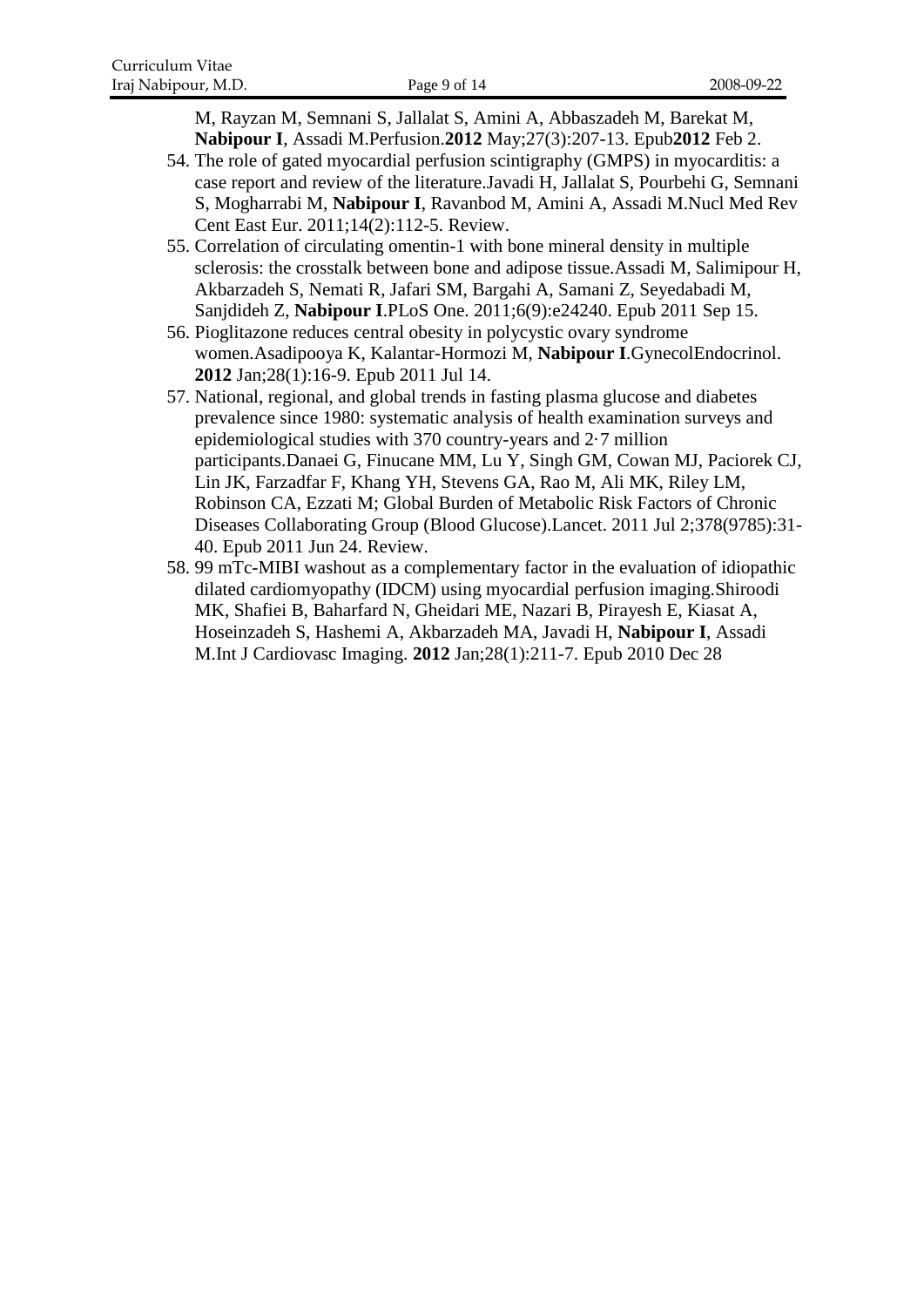### *II.2. In Persian*

- 1. Movahed Ali, MohammadiMohamad Mehdi, AkbarzadehSamad, **NabipourIraj**, Ramezanian Nader, HajianNajmeh, The heart of date palm: its nutritional and functional constitue
- 2. KalantarHormozi Mohammad Reza, **NabipourIraj**, AssadiMajid, AsadipouyaKamyar, ZendehboudiSoudabeh, RanjbarOmraniGholamhosein, Subclinical Hypothyroid HBI\_Journals -ISMJ, 2011; 14 (1) :513/ForouzaniAbdolrasoul, KhajehieanAbdolmohamamd, DarabiHossein.
- 3. FouladvandMorad.Ali, **NabipourIraj**, BahramianFatemeh, Fauna and Monthly Activity of Sand flies in The Focus of Cutaneous Leishmaniasis in Bushehr District (2007-2008) HBI\_Journals -ISMJ, 2011; 14 (1) :31-40.
- 4. NajafiArezoo, Abolkheir Amir Reza, VahdatKatayoun, **NabipourIraj**, Identification of Bioactive Agents and Immunomodulatory Factors from Seashells of the Persian Gulf HBI\_Journals -ISMJ, 2010; 13 (3) :207-215
- 5. RahbarAlireza, **NabipourIraj**, The Correlation of Calcium Intake with Bone Mass Density and Bone Turn Over Markers in Adults in Bushehr Province HBI\_Journals -ISMJ, 2010; 13 (2) :93-101
- 6. TabibSeyedMasood, **NabipourIraj**, Mohseni Azad Anali, IranpourDarioush, FarzanehMohammadreza, A case of apathetic hyperthyroidism with exudative low SAAG ascites HBI\_Journals -ISMJ, 2009; 12 (3) :238-243.
- 7. **NabipourIraj**, NajafiArezoo, Bolkheir Amir Reza, Anticancer and cytotoxic compounds from seashells of the Persian Gulf HBI\_Journals -ISMJ, 2009; 12 (3) :231-237
- 8. TabatabaieSeyedAbdolhossein, Asharin Mohammad Reza, AssadiMajid, NabipourIraj, EbrahimiAbdol Ali, Nasiri Ahmad AbadiMojdeh et al. et al. Comparsion of influence of enoxaparin with unfractioned heparin on acute myocardial infarction with ST-segment elevation HBI\_Journals -ISMJ, 2009; 12 (3) :198-205
- 9. MoradHaseliFarzad, **NabipourIraj**, AsadiMajid, AbbasiSirous, Ultrasonographic determination of the thyroid volume in 7- 10 years old children of Bushehr port 2007 HBI\_Journals -ISMJ, 2009; 11 (2) :170-176
- 10. EghbaliSeyedSajad, **NabipourIraj**, Dehghani Zahra, Prevalence of osteoporosis in women older than 50 years old in Bushehr port HBI\_Journals - ISMJ, 2009; 11 (2) :163-169
- 11. Tabib SM, Vahdat K, Jafari SM, Fooladvand MA, **Nabipour I**, Sanjideh Z. Association between H. pylori infection & hypertension in the residents of the Northern Persian Gulf. Iran South Med J 2008; 10(2): 159-165.
- 12. Ranjbar D, Nabipour I, Shirveis E, et al. A Study on historical-cultural architectural fabric of Bushehr Port; an urban, cultural and sanitary approach. Iran South Med J 2007; 10(1): 82-90.
- 13. Jafari SM, Pazoki R, Mirzaei K, **Nabipour I**, Eghbali SS, Sanjideh Z. Reference range of serum homocysteine level for the northern Persian Gulf. Iran South Med J 2007; 10(1): 61-66.
- 14. Amirinejad R, Vahdat K, **Nabipour I**, et al. Diagnosis of Leptospirosis in aemorrhagic fever in domestic animals of the Helleh River area in 2004 by polymerase chain reaction (PCR) molecular technique. Iran South Med J 2007; 10(1):9-18.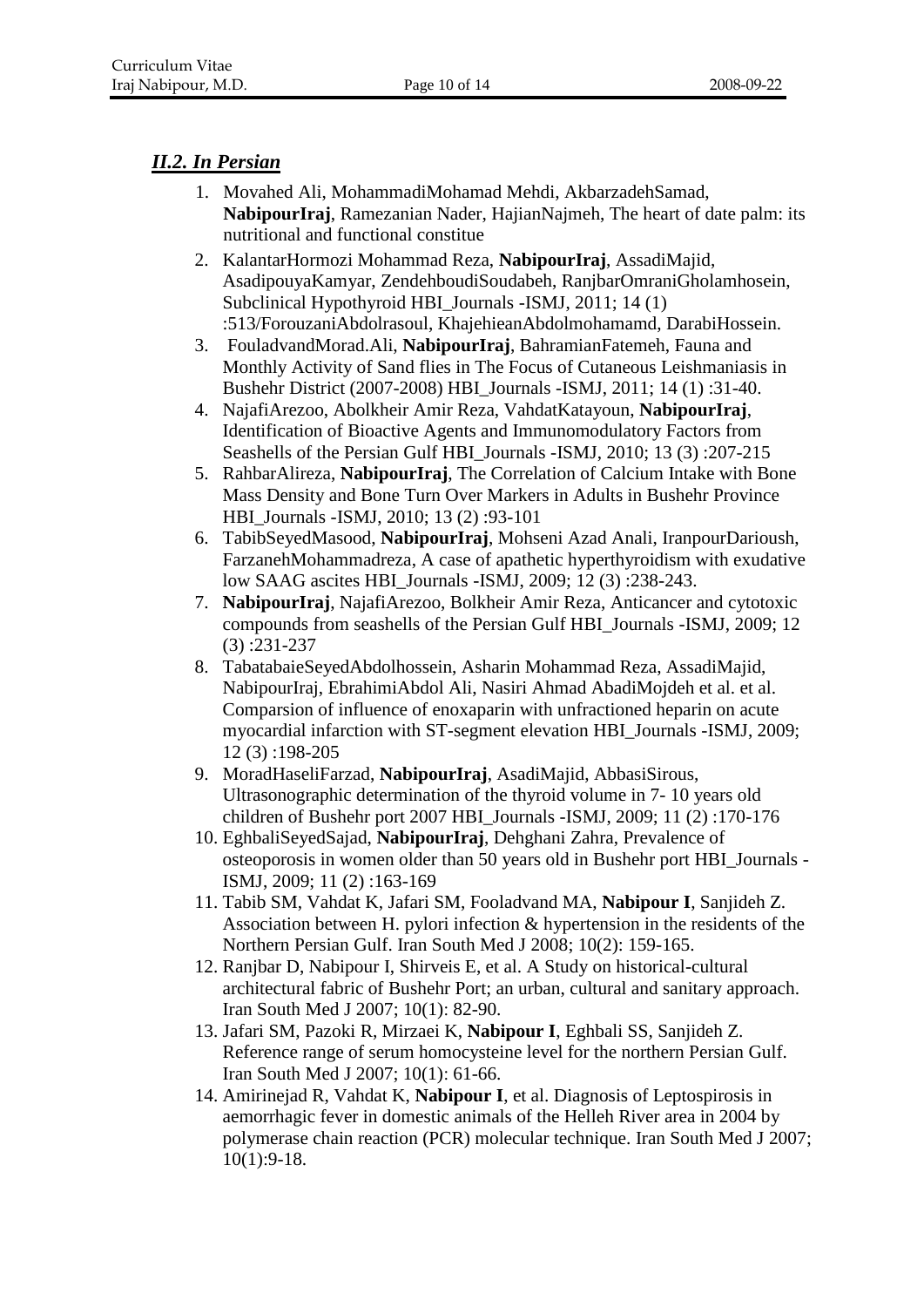- 15. Movahed A, Jafari SM, Zaki Abbasi M, Pazoki R, Katebi M, **Nabipour I**. Assessment of serum homocysteine level and hyperhomocysteinaemia in the northern Persian Gulf. Iran South Med J 2007; 9(2):200-207.
- 16. Hedayati M, **Nabipour I**, Rezaei-Ghaleh N, et al. Germline RET mutations in exon 10 and 11: an Iranian survey of 57 medullary thyroid carcinoma cases. Iran J Endocrinol Metabol 2006; 8:25-30.
- 17. **Nabipour I**, Rezapour F, Jafari SM. Evaluating autoimmunity markers in hypothyroid patients of Bushehr Province. Irn South Med J 2005; 8:37-42.
- 18. Riazi A, **Nabipour I**, Salehi MR, et al. Lipid disorders in the first degree relatives with premature myocardial infarction in Bushehr port. Iran South Med J 2005; 8:143-151.
- 19. Shafiee, **Nabipour I**, Jafari SM, et al. The association of metabolic syndrome and ischemic heart disease using resting electrocardiogram in the nortern Persian Gulf. Iran South Med J 2005; 8:154-161.
- 20. Vahdat K, **Nabipour I**, Motamedi M, et al. A sero-epidemiological survey on leptospirosis in the livestock breeders during the outbreak of haemorrhagic fever in domestic animals of the Helleh River area in 2004. Iran South Med J 2005; 8:53-59.
- 21. Amiri M, Larijani B, **Nabipour I**, et al. The prevalence of osteoporosis in 20- 69 years old women in Bushehr port. Iran South Med J 2004; 7:61-69.
- 22. **Nabipour I**, Azizi F, Ghaessemi F, et al. Identification of medullary thyroid carcinoma gene carriers in Iran using the RET proto-oncogene. Iran South Med J 2002; 4:78-86.
- 23. Shafiee E, **Nabipour I**, Asadi M, et al. Myocardial infarction event rate in Bushehr Port: WHO MONICA Project. Iran South Med J 2004; 6:144-150.
- 24. Amiri M, Emami SR, **Nabipour I**, et al. Risk factors of cardiovascular diseases in Bushehr Port on the basis of the WHO MONICA Project; The Persian Gulf Healthy Heart Project. Iran South Med J 2004; 6:151-160.
- 25. Zandi K, Farsangi MH, **Nabipour I**, et al. Isolation and purification of a novel anticancer 60 K Daltons protein from the Persian Gulf Sea hare, Aplysia dactylomela. Iran South Med J 2004; 6:97-101.
- 26. **Nabipour I**, Jahfari SM, Amiri M, et al. The normal range of serum calcium and phosphorus in 20-69 years population of Bushehr port. Iran South Med J 2003; 6:53-61.
- 27. Imami SR, Tahamtan F, **Nabipour I**, et al. Use of focus groups to assess the health needs of the community for priorities in health research in Bushehr Port/Iran. Iran South Med J 2003; 5:176-180.
- 28. **Nabipour I**, Seraj B, Aboutalebi S, et al. Resting electrocardiographic changes using the WHO MONICA Project protocol criteria in cerebrovascular disease in Bushehr Port. Iran South Med J 2003; 5:134-140.
- 29. Haghighi MA, Haghighi L, **Nabipour I**, et al. Isolation of vibrios from the Persian Gulf penaeid shrimp intestine and hepatopancreas. Iran South Med J 2003; 5:112-117.
- 30. Fakhrzadeh H, **Nabipour I**, Dehdari A. The association of hypertension and ischemic heart disease; A population-based study. Iran South Med J 2001; 4: 36-40.
- 31. **Nabipour I**. Al-Zahrawi; the great surgeon of Islamic Medicine. Iran South Med J 2001; 3:136-140.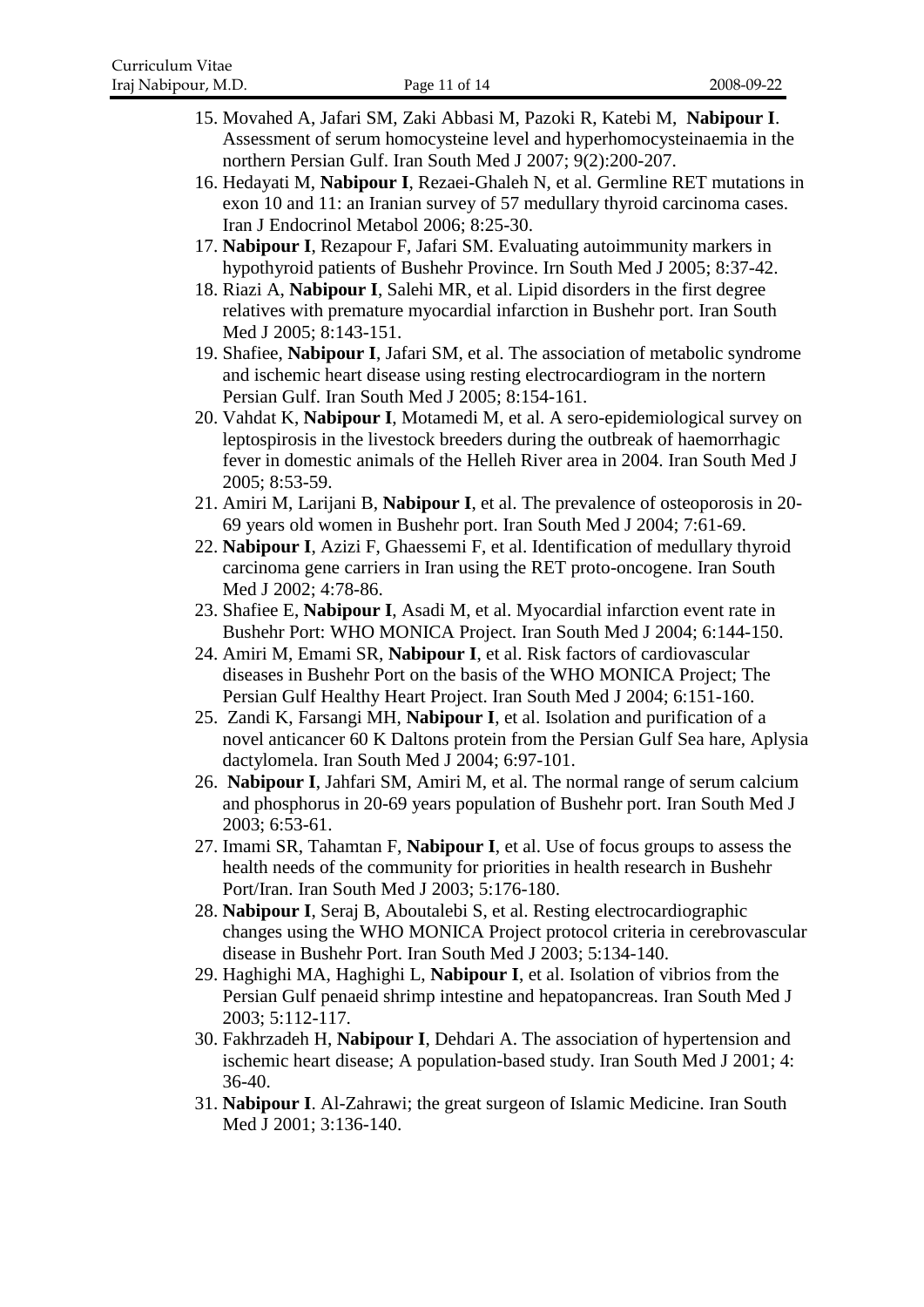- 32. Amiri M, Khalafpour A, **Nabipour I**, et al. The prevalence of hypertension and associated coronary risk factors in Bushehr Port. Iran South Med J 2000; 3:34-39.
- 33. Vahdat K, Resoulinejat M, **Nabipour I**. Electrolyt and mixed acid-base disturbances in cholera. Iran South Med J 2000; 3:17-22.
- 34. Andelib P, Mahageri MS, **Nabipour I**, et al. Risk factors for stroke in Bushehr; A prospective study. Iran South Med J 2000; 2:121-109.
- 35. Assadian H, Salehian MT, Setodeh M, **Nabipour I**. Catecholamines producing carotid body tumor ( chemodectoma ); a case report. Iran J Endocrinol Metabol 2000; 1:306-309.
- 36. **Nabipour I**, Azizi F. Alpha-glucosidase inhibitors for diabetes mellitus. Iran South Med J 1999; 2:64-68.
- 37. Jafari M, **Nabipour I**, Mahbobnia M, et al. Prevalence of iron deficiency in reproductive age in Bushehr Province. Iran J Endocrinol Metabol 1999; 1:209- 214.
- 38. Fakhrzadeh H, Esmaeili B, Pourebrahim R, **Nabipour I** . Fish consumption and blood pressure. Iran South Med J 1999; 2:41-47.
- 39. Osfouri E, **Nabipour I**, Raiani M, et al. Prevalence of diabetes and impaired glucose tolerance in Bushehr population aged 30-64 yr. Iran South Med J 1999; 1: 210-218.
- 40. Fakhrzadeh H, **Nabipour I**, Osfouri E, et al. Association between electrocardiographic ischemic abnormalities and coronary risk factors in a defined population in Bushehr port, Iran. Iran South Med J 1999; 1:201-209.
- 41. **Nabipour I**, Fakhrzadeh H, Osfouri E, et al. The association of diabetes (NIDDM) and myocardial infarction; a population-based study. Iran J Endocrinol Metabol 1999; 1:59-64.
- 42. **Nabipour I**. The role of safety in lowering mortality rate and cancer incidence among petroleum refinery and chemical plant workers. Iran South Med J 1998; 1:150-154.
- 43. **Nabipour I**, Mostaghni AA. A randomized controlled trial assessing the impact of problem-based learning versus teacher-centered teaching methods in case-studies. Iran South Med J 1999; 1:156-160.
- 44. Yazdanpenah S, **Nabipour I**, Ghafarian M. Tuberculin sensivity in children of Bushehr primary schools after BCG revaccination. Iran South Med J 1998; 1:103-110.
- 45. Haghighi L, **Nabipour I**, Jahfari SM, et al. Isolation of the major clinical VIBRIO species from water and plankton of the Persian Gulf. Iran South Med J 1998; 1:64-71.
- 46. **Nabipour I**. Hepatic viruses in Iran. Iran South Med J 1997; 1:56-59.
- 47. **Nabipour I**. Venomous animals of the Persian Gulf. Iran South Med J 1997, 1:35-41.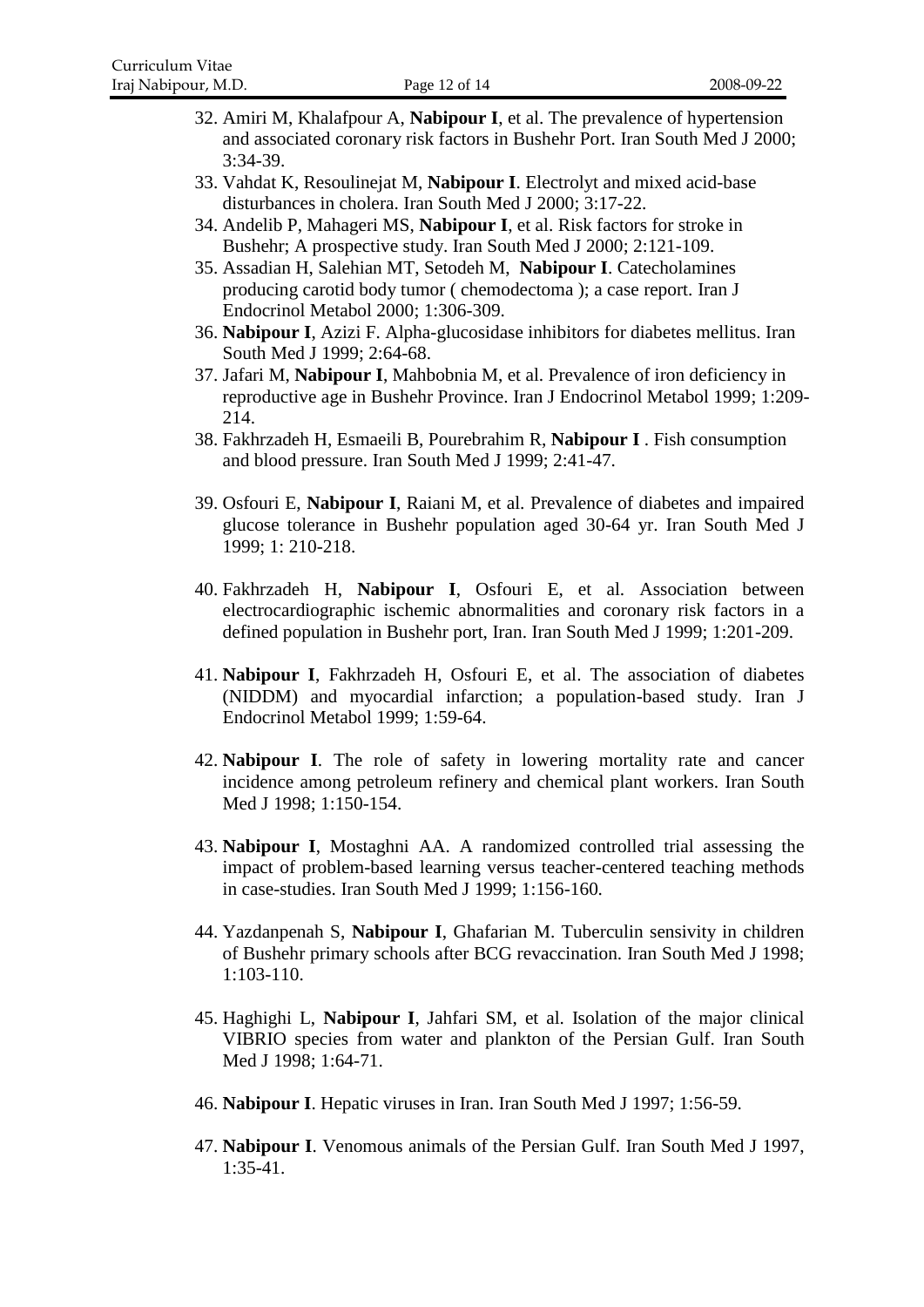- 48. **Nabipour I**. Ophthalmology in Islamic medicine. Islam Uni 1997; 1:45-48.
- 49. **Nabipour I**. Medical education in Islamic civilization. Teb Va Tazkieh 1997; 5:12-16.
- 50. **Nabipour I**. Razi, the pioneer of urology. Nabz 1994;2:18-22.
- 51. Kabiri M, **Nabipour I**. Bacteriology of war wounds in Iran. Darou Va Darman 1994; 9:12-17.

## *Scientific-Executive Records*

Member of executive committee of more than 10 National & International Congresses such as: Pancreatic Transplantation, Update of Diabetes, Thyroid Surgery, National Congress of Marine Medicine, National Congress of Epidemiology, International Endocrinology and Metabolism Congress, National Osteoporosis Congress………

## *Medical Licensure and Board Certification*

I- License

Iranian Medical Council License, 1989, Registration No*:* 28397

#### II- *Board Certification*

Iranian Board of Endocrinology September 2000

Iranian Board of Internal Medicine September 1994

## *Professional Memberships*

Iranian Society of Internal Medicine 1990 - Present

Iranian Society of Endocrinology 1998 – Present

*Computer Skills*

SPSS Statistical Program Experience with search engines on the Web